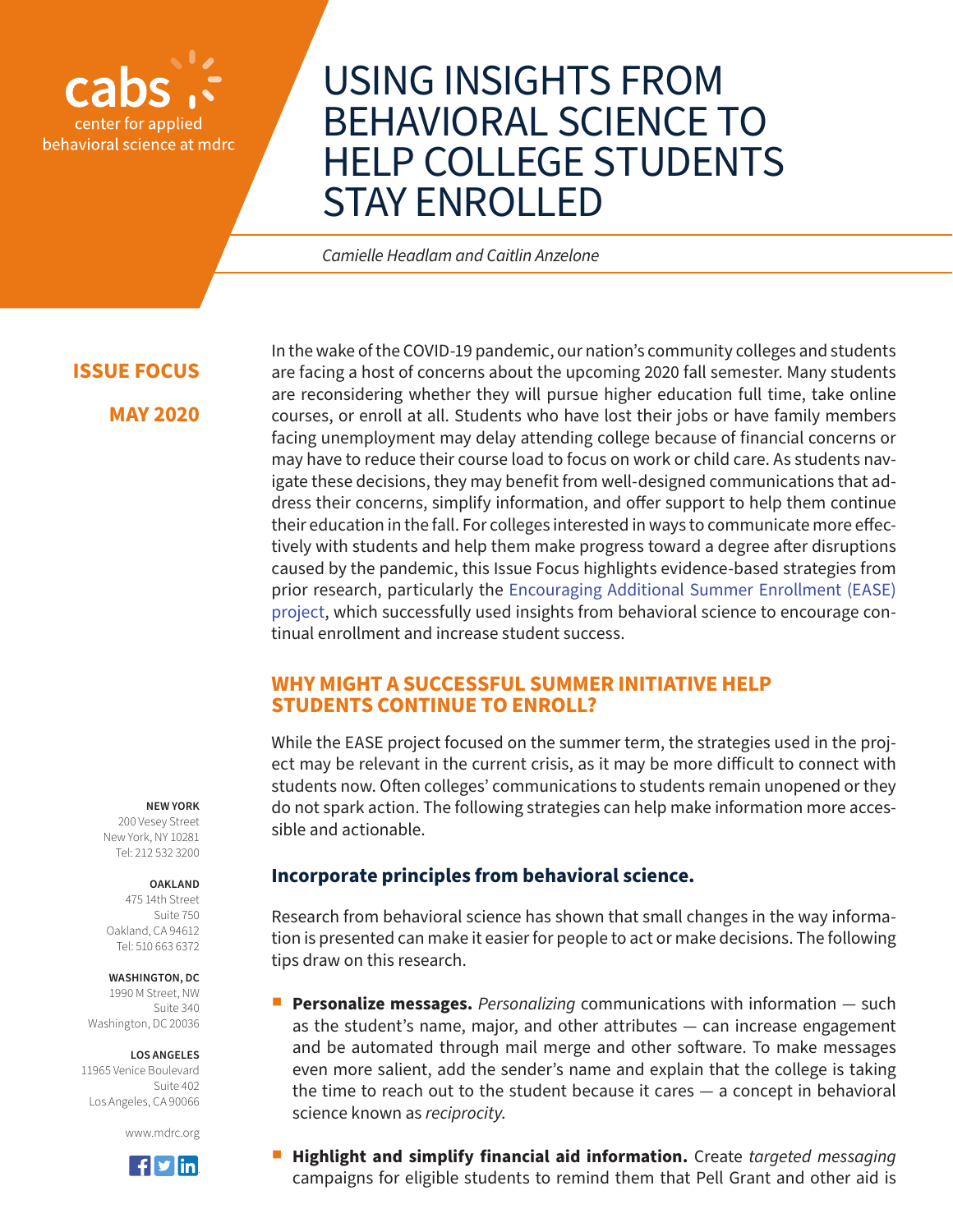available, along with registration information. To *simplify* financial aid information, inform students exactly how much federal and state grant funding they will receive for each level of enrollment (that is, 12+ credits, 9 to 11 credits, 6 to 8 credits, 1 to 5 credits). This strategy was implemented in the EASE project messaging campaign using a [Summer Pell Grant calculator](https://www.mdrc.org/resources/ease-summer-school-toolkit), developed by MDRC. A similar method could be employed for the fall, winter, and spring terms. Messages could also include additional financial information that may be important to student decision making this fall semester, such as the availability of emergency aid to overcome unexpected financial obstacles and reminders to eligible students that their Pell Grants may be large enough to fully cover their tuition costs. These strategies will provide students with a clearer picture of their financial aid, which may ease concerns and help students continue their education.

- **Incorporate student testimonials.** Consider sharing the perspectives of students' *peers*. People often use the behavior of others to guide their own actions, so sharing the experiences of other students who are attending college in the fall can encourage others to do the same. Identify a few barriers to enrollment that students are facing, such as financial constraints, adjusting to online courses, and the ability to manage coursework; then, ask students who you know are enrolling this fall to share how they are coping with these challenges. Finding students who have completed online courses may be particularly relevant in this time. Incorporate these testimonials into different communications to help ease student concerns.
- **Provide clear steps to enrollment and offer course suggestions.** People are more likely to follow through on their goals if they *make a plan* for how they are going to achieve the action ahead of time. In addition, *hassles* in the process of selecting courses may be overwhelming, especially in this time of crisis. Share communications that include *implementation prompts*  to guide students through enrollment steps, such as filing their financial aid applications. Include clear steps to help students not only register for but also select courses. For example, a message might direct students to review their degree plans, write down the courses they have not taken yet, and then immediately register for those courses. This process can be made even easier for students by providing direct hyperlinks to registration sites and offering three to five recommended courses. While this level of *personalization* can be more time consuming for college staff, it can take the burden off students and facilitate enrollment.

#### **Create a targeted campaign of messages for select student groups.**

Some college marketing campaigns focus mainly on new students rather than continuing students, who also need encouragement. Building on these insights, the EASE campaign identified a specific target group: Pell-eligible students enrolled in spring courses. To encourage fall enrollment, identify particular groups of students, such as those who are unregistered or eligible for Pell Grants, and send tailored messages to them. It is also important to send a campaign of communications as opposed to one or two messages. While receiving too many communications at once could overwhelm students, a coordinated campaign of messages will capture the attention of a larger group of students. Reminders are another powerful behavioral science tool for motivating action and may be particularly useful during stressful times, when students may be balancing even more competing priorities that usual.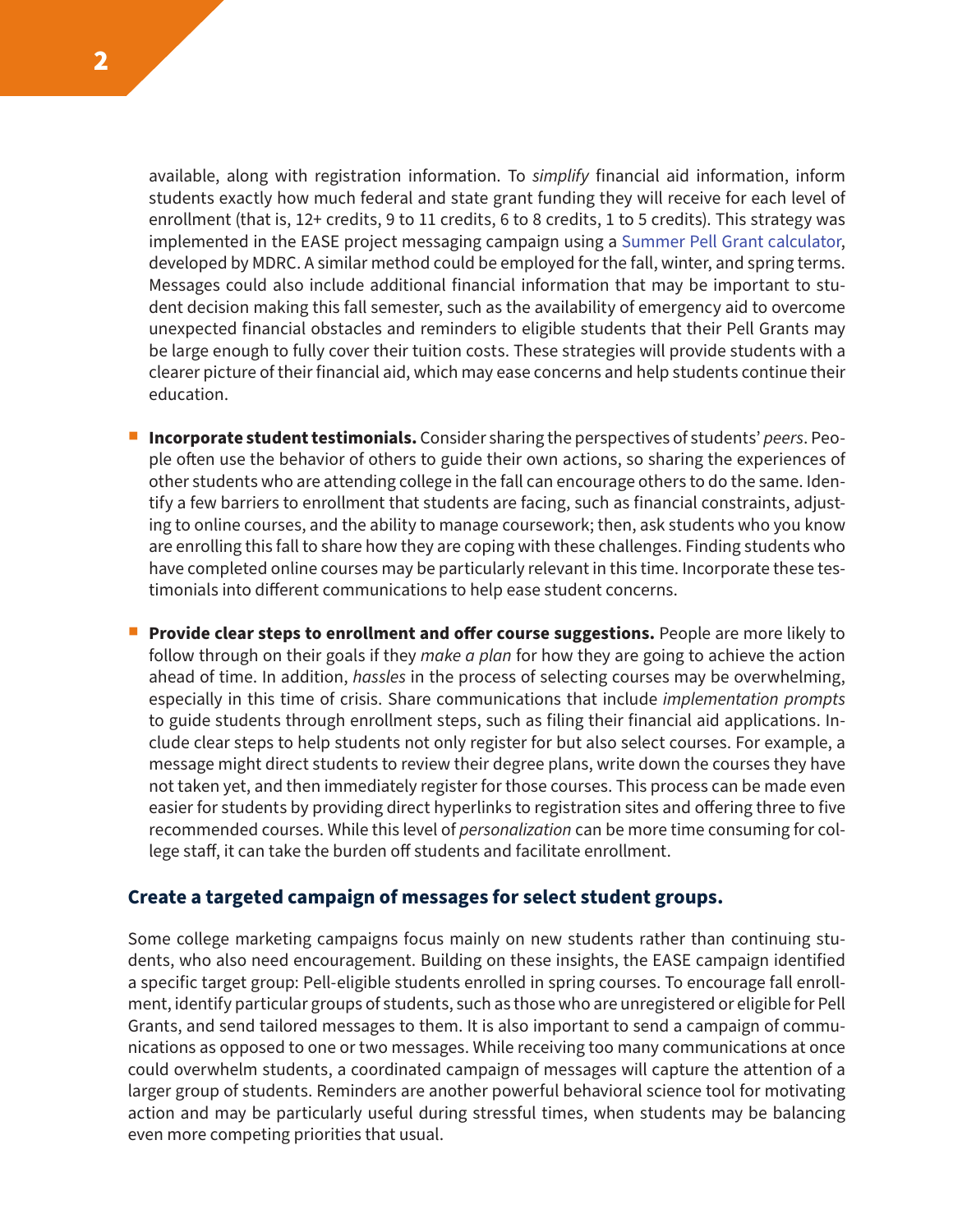#### **Use multiple modes of communication.**

Students report various communication preferences. While colleges rely largely on e-mail to connect with students, there is value in adding other modes of communication, particularly mailed letters. The findings from the EASE project showed that continuing students were more likely to recall physical letters in envelopes than other forms of communication. Colleges may also consider postings on learning management systems (such as Blackboard) and text messages. Using multiple methods to send similar messages can make it more likely that at least one of the modes will capture a student's attention and help address equity concerns, such as lack of consistent access to the internet or stable housing.

#### **Combine information from various departments.**

Often students receive communications that focus only on a particular topic — say, financial aid or registration. However, it may be useful to create a messaging campaign that includes information from multiple departments. For example, the same message could share reasons to take courses this fall, remind eligible students that financial aid is available, and encourage students to meet with an adviser. If available, messages could also inform eligible students that they can apply for emergency aid if they are facing a financial barrier as a result of the pandemic.

## **Offer and communicate last-dollar tuition assistance to students from lowincome families.**

In addition to the communication strategies described above, research from EASE highlights another powerful strategy to help students remain enrolled: last-dollar tuition assistance. For some students, not having resources to pay for college courses will be a main hurdle to enrolling. This lack of sufficient resources may be exacerbated during the pandemic. Providing low-income students with last-dollar tuition assistance — which covers the difference between students' tuition and fees and their grant financial aid (such as Pell Grant funding) — can significantly increase enrollment at a low cost. Any grants or other financial support should be communicated through a well-designed messaging campaign, so students are aware of the available funding. In the EASE project, students who received last-dollar tuition assistance in addition to a messaging campaign that encouraged them to make use of this additional aid were much more likely to enroll. As colleges look for ways to allocate limited resources, providing last-dollar tuition grants combined with the above messaging strategies is a proven way to boost enrollment and help students financially.**<sup>1</sup>**

**<sup>1</sup>**Camielle Headlam, Caitlin Anzelone, and Michael J. Weiss, *Making Summer Pay Off: Using Behavioral Science to Encourage Postsecondary Summer Enrollment* (New York: MDRC, 2018).